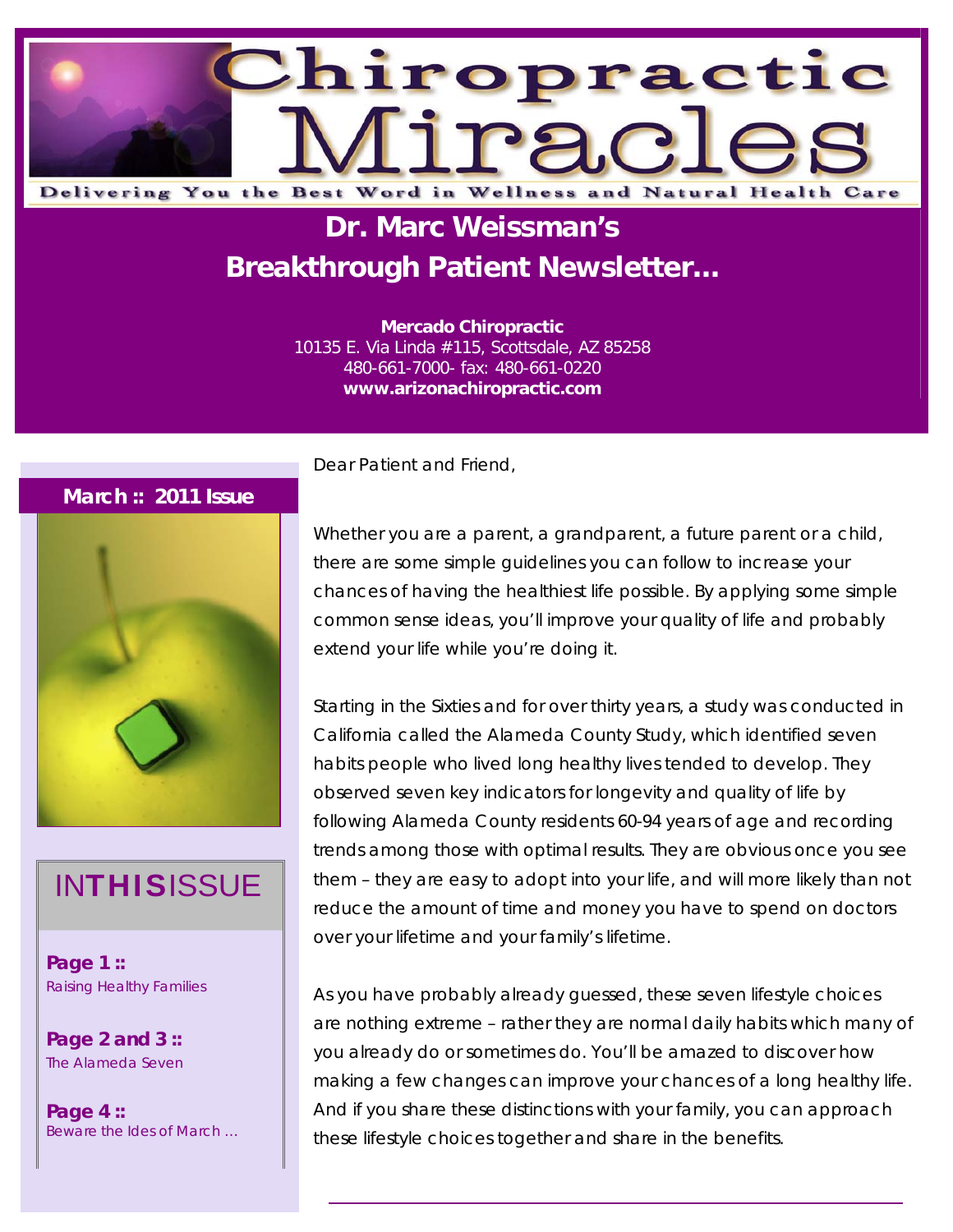### **Here are the Alameda Seven:**

**1) Sleep seven or eight hours each night.** The importance of sleep cannot be overemphasized. Rest and rejuvenation are critical components of a healthy metabolism, and sleeping long enough and restfully enough give your body the healing and regeneration time it needs to perform as you wish during the day. Allow sufficient time to sleep.

Also check your sleep equipment – is your mattress comfortable, is it the right size and shape for your needs, does it support you the way you need when you are sleeping? You'll spend between a quarter and a third of your life in your bed – make sure you have invested in the best sleep gear available. And you should be able to sleep comfortably on your pillow, not too low and not too high.

Finally, you're better off sleeping face up or on your side, not face down, since sleeping on your stomach keeps your neck turned all night, which can lead to misalignment and pain. Get into the habit of sleeping in healthy positions.

**2) Eat breakfast.** Beginning your day with a healthful, nutritious meal kickstarts your machinery and replenishes your energy storage after your night's fast – that where the word "breakfast" comes from, breaking your fast after sleeping. Coffee and a donut are not the kind of fuel you may choose to put into your finely tuned physiology – pick breakfast foods that have less sugar and artificial ingredients, and more balanced whole foods in moderate quantities. Some people do well with fruit, some with cereals, some with eggs, but select foods in combinations that your body processes well.

And drink water – your body needs it after having none for seven or eight hours. Don't make the assumption that coffee and juice are as good as water -- your body treats them more like food. Drink water, and your body will thank you for it.

**3) Exercise.** Scientists have an assortment of theories on exercise, many of which have merit, but the simplest exercise is just deciding to move around more as part of your lifestyle. Take the stairs instead of the elevator. Park on the other side of the parking lot and walk a hundred yards to your office. Walk around the block before or after dinner. Use part of your lunch hour to ride a bicycle, stretch, or do some yoga.

Some exercise experts recommend short bursts of high intensity exercise, while others say that working physical movement and activity into your daily routines is better – in fact, why not do both, and you'll be astounded how quickly your body gets stronger, more flexible and less cranky.



*"Finally, you're better off sleeping face up or on your side, not face down, since sleeping on your stomach keeps your neck turned all night, which can lead to misalignment and pain. Get into the habit of sleeping in healthy positions."* 



**Page 2 ::**  The Alameda Seven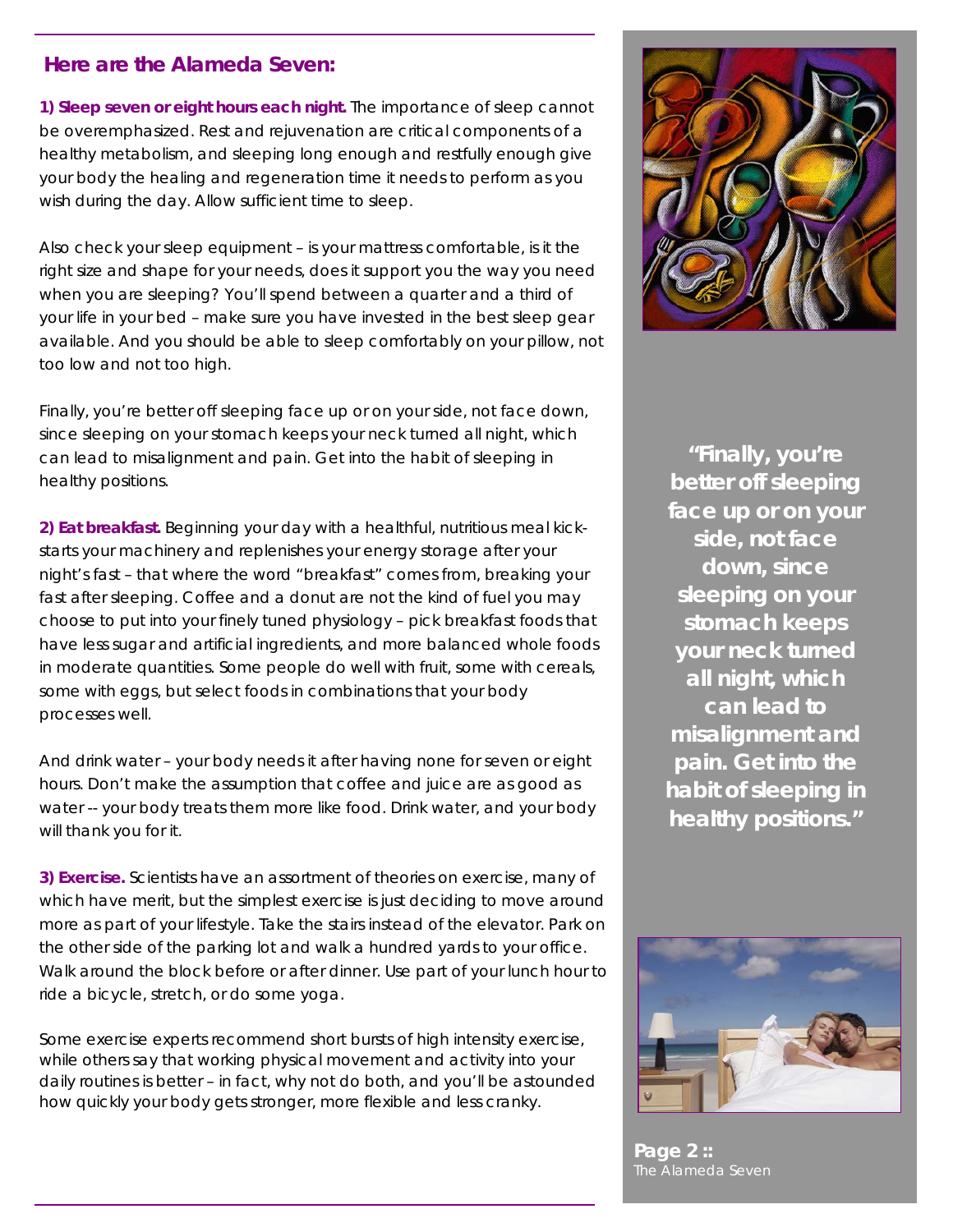

*"There are other positive habits you can adopt to make your health and wellness even better. You can take appropriate nutritional supplements in addition to your clean, wholesome, balanced diet."* 



**Page 3 ::**  The Alameda Seven

**4) Maintain a desirable weight for your height.** There is obviously a wide range of acceptability for this, but the product of sleeping enough, eating well and exercising, the first three habits mentioned, should get you into the ball park.

A word to the wise -- don't try to be something you're not. Some people have slimmer body types, others have thicker body types, and regardless of your natural gifts, you have to aim at the right proportions for someone of your particular body type. Be reasonable, and if you need feedback you can easily consult height and weight charts to get an idea if you are within the desired boundaries.

**5) No smoking. If you've never smoked, even better.** Most research shows that your body starts to repair itself once you stop smoking, and depending on the amount of damage, you'll come all the way or part of the way back to optimal. At the very least, notice the relationship between serious chronic illness and smoking, and do everything possible to reduce or eliminate smoking in your life and your family's life.

Smoking is a major contributing factor to the majority of the preventable disease our society is burdened by, so it cannot be overemphasized to quit or avoid smoking and campaign for others you care about to do the same.

**6) Drink less than five drinks at one sitting.** Alcohol is a matter of personal taste and conviction, but there is a correlation between health problems and excessive drinking. Where is the line for you? No one really knows for sure, but this study demonstrated that those who drank fewer than five drinks at a sitting were measurably healthier than those who drank five drinks at a sitting or more.

Give or take the right amount for any particular person, observing moderation with alcohol is consistent with good health, quality of life and longevity.

**7) Avoid snacks.** Sugary bursts confound and irritate your body's regulatory mechanisms, and daily coffee, soda pop, and donuts are both a poor start to a day's nutrition and a lousy snack along the way. It pumps the body's energy systems, and exhausts your resources, making you crash and crave more sugar. And diet sodas have recently been linked to heart attacks and stroke, so they aren't much better for you.

Some diet and nutrition experts believe that several smaller meals are easier on your body, while others subscribe to the more traditional three squares – but snacking on empty calories or non-nutritious foods seems to lead to worse health and shorter life.

There are other positive habits you can adopt to make your health and wellness even better. You can take appropriate nutritional supplements in addition to your clean, wholesome, balanced diet. You can meditate, get massage or do yoga to relieve stress. And you and your family can enjoy the miraculous healing benefits chiropractic is famous for with periodic chiropractic examinations and adjustments when necessary.

You only get one body – take good care of it and it will take good care of you. Good health is not an accident – it's the product of good luck and good lifestyle decisions. You may not be able to control your luck, but you can improve your chances with good lifestyle decisions, so keep moving toward your ideal, and you and your family will have the best likelihood of good health.